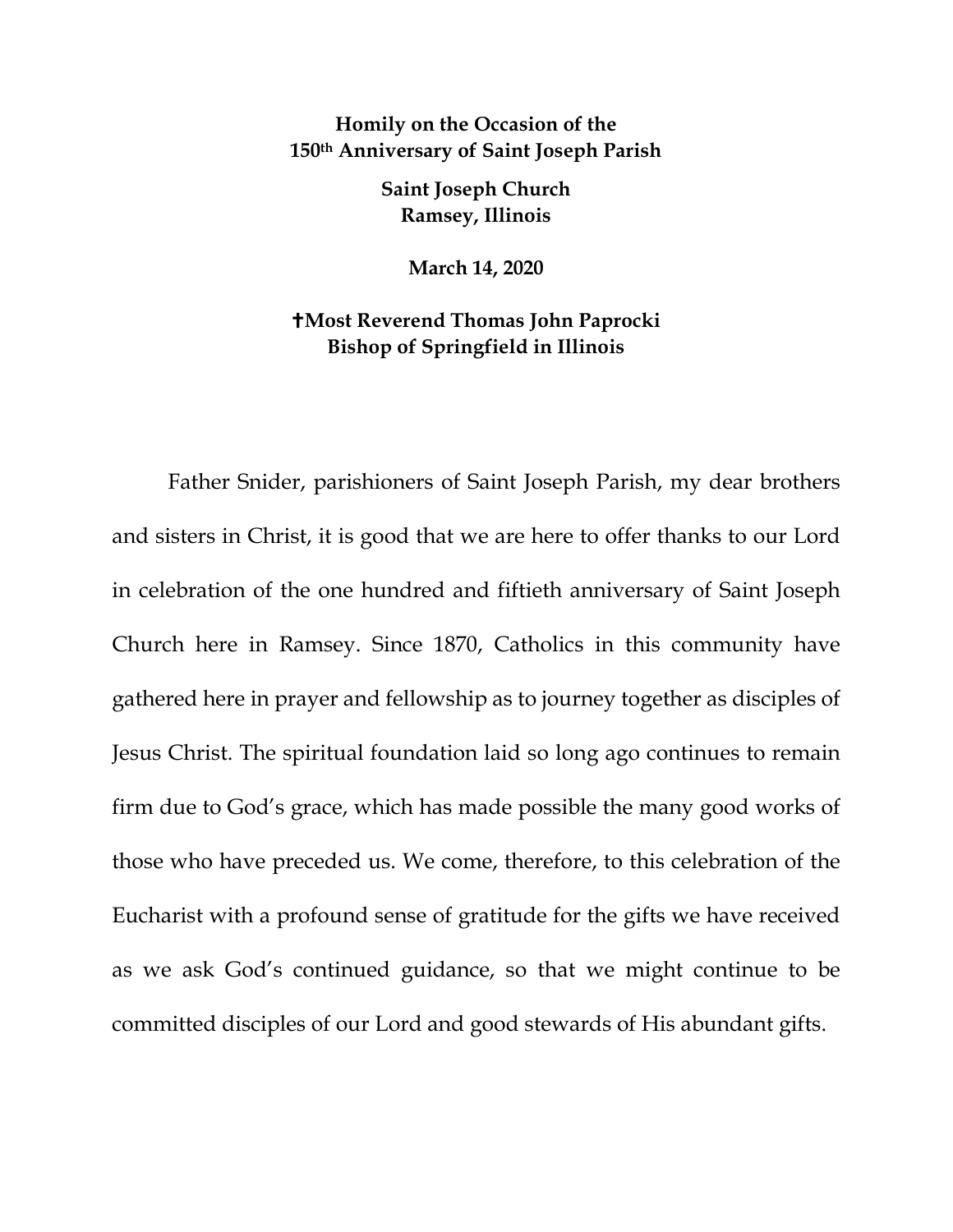On an anniversary such as this, it is natural to wonder what life was like one hundred and fifty years ago. Looking at our circumstances today in the year 2020, the differences in our country and world, as well as our way of life, seem vast. In 1870, John D. Rockefeller incorporated the Standard Oil Company; the Chicago Base Ball Club, later to be known as the Chicago White Stockings and ultimately the Chicago Cubs, played their first game against the St. Louis Unions of the National Association of Base Ball Players, an amateur league; Christmas was declared a federal holiday in the United States; Rome became the capital of a unified Italy; and the First Vatican Council issued a dogmatic constitution with the approval of Pope Pius IX, declaring the infallibility of the Pope in matters of faith and morals. It is in this historic context that St. Joseph Church was founded.

As we look back on the humble beginnings of this church and the lives of the people who have been part of its history over the past one hundred and fifty years, we have a unique opportunity to reflect on what it means to be missionary disciples of our Lord.

Quite appropriately, our readings today focus on what it means to be nourished and sustained on our journey of faith. In the first reading from today's Mass, as the tribes of Israel journey from Egypt to Sinai, God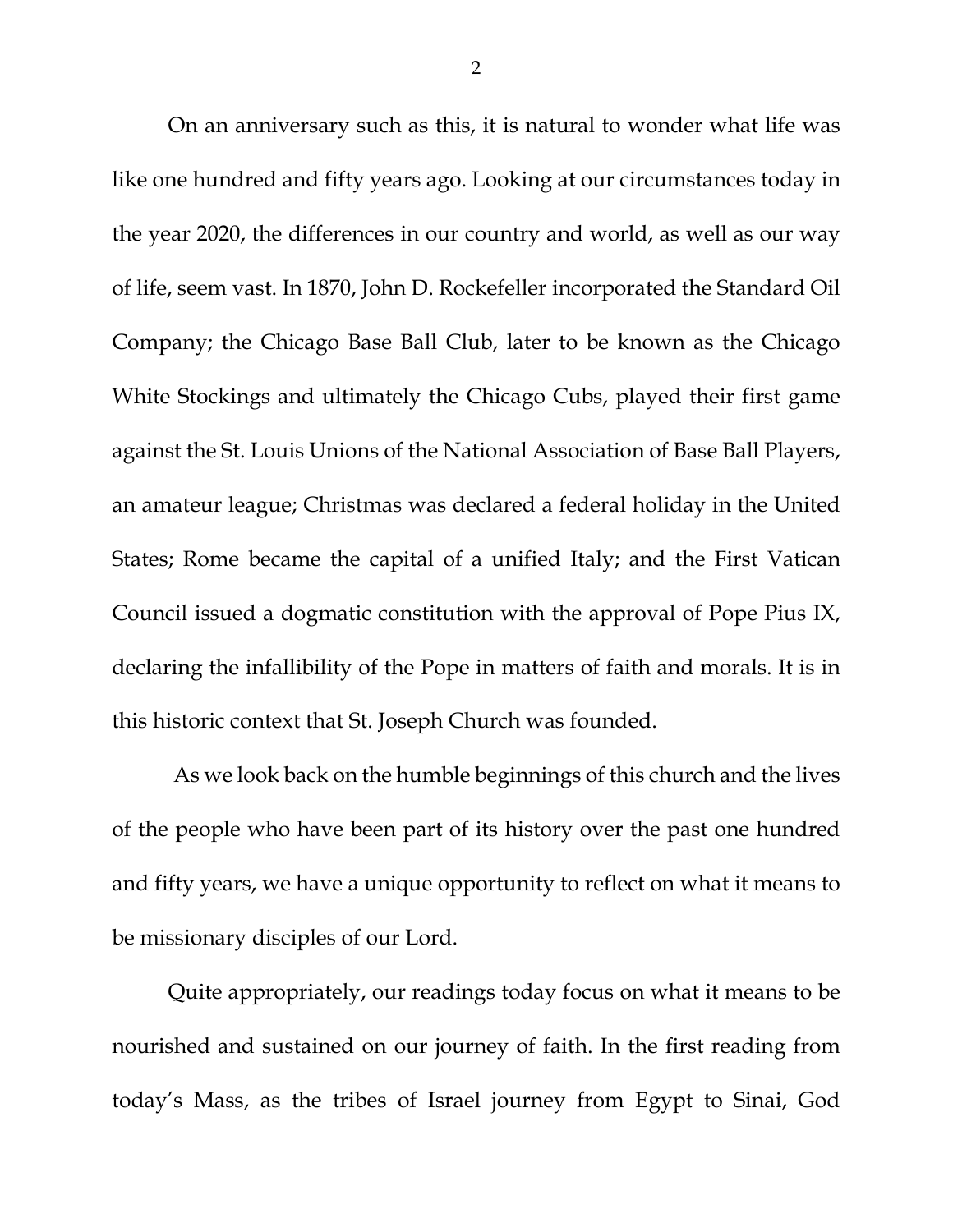challenges them to grow in faith. God had already provided manna in the desert as a way of instructing them. Now they encamp at Rephidim, where they discover there is no water to drink. Ideally, they should see in this situation an opportunity to display faith by turning to God for assistance. But the tribes fall short of ideal faith; they lodge a complaint against Moses, accusing him of putting their lives in jeopardy. They even wonder if there was any advantage to their leaving Egypt where they at least had enough to survive. The reaction on the part of Israel is so extreme that Moses believes his own life is now in jeopardy. Fearing the people are about to hurl stones at him, Moses cries out to God. It seems Moses likewise has yet to trust in God's protective love.

God addresses the concerns of both Moses and the people. First, God gives Moses the assurance of divine protection. God will be standing between him and the people. Secondly, God gives signs of assurance to the people. They will see their elders standing with Moses; they will see in the hand of Moses the shepherd's staff that he used so dramatically in Egypt. Once Moses strikes the rock with that staff, water will flow out for the people to drink. Thus God has removed the fear of death and replaced it with assurance of life.

3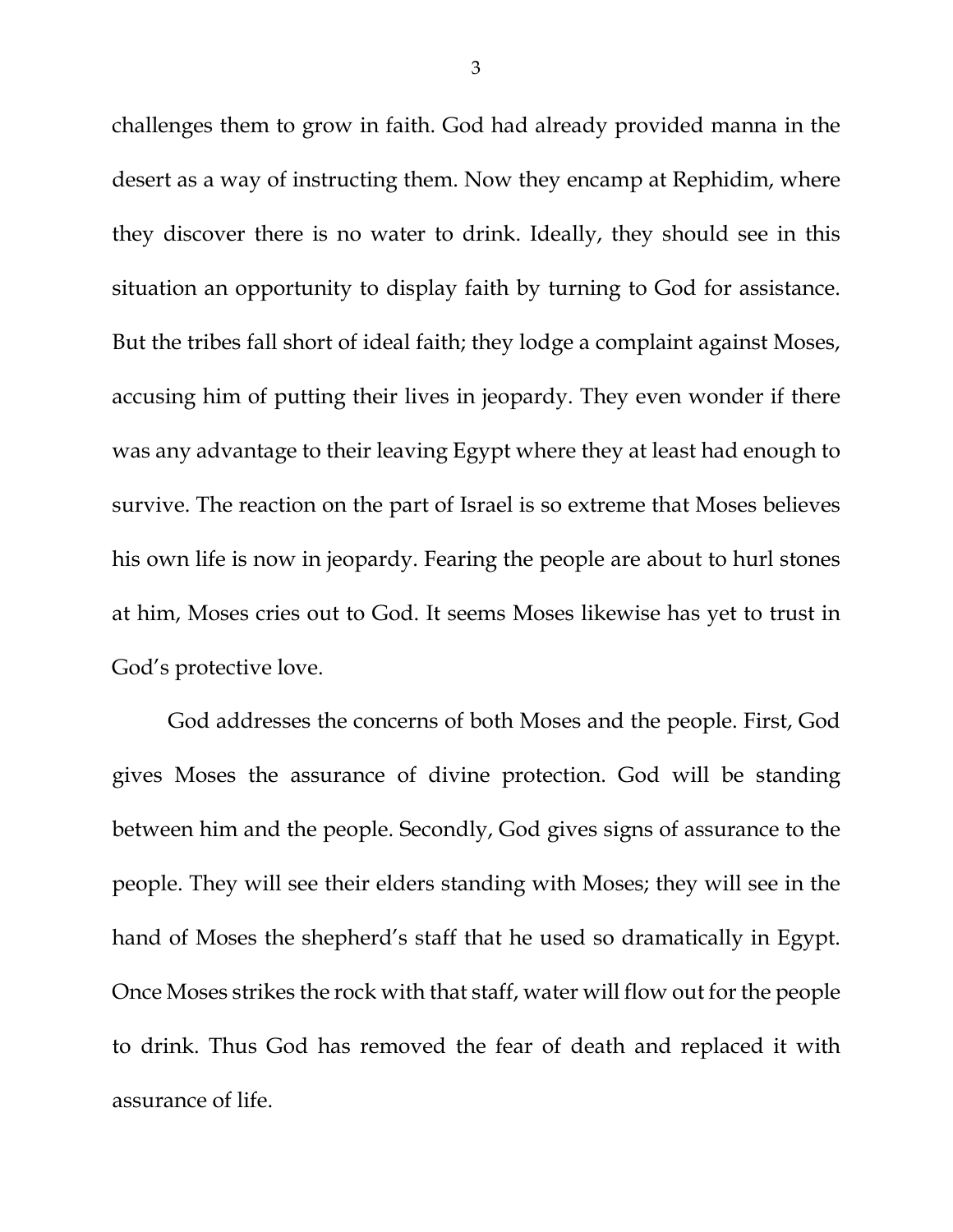This season of Lent in which we find ourselves is a time of retreat, of being in the desert to encounter God again and find the new land that God has promised us. The Israelites hated their old land of slavery, and yet they had no idea of what the promised land would look like. It took forty years for them to find it. We have these forty days of Lent to reflect on and prepare for the promised land of heaven that awaits us.

Lent means coming face-to-face with God because there is no place else to go. Only God suffices. Only God will be there for us. Or, in Peter's words, "Lord, to whom else shall we go?" Lent challenges us to see what we substitute for God—power, money, status, etc.—and calls us to see God faceto-face.

In our Gospel today, we are told about the encounter between Jesus and the Samaritan woman at the well. On one level the story is about the process the Samaritan woman goes through to recognize who Jesus really is. She begins with "sir," then moves to "prophet," and finally concludes with "Christ," which means "Messiah" or "The Anointed One." On another level the story is about Jesus' identity as "living water." The term "living water" means more than simply fresh, running water. As applied to Jesus, living water is "lifegiving water."

4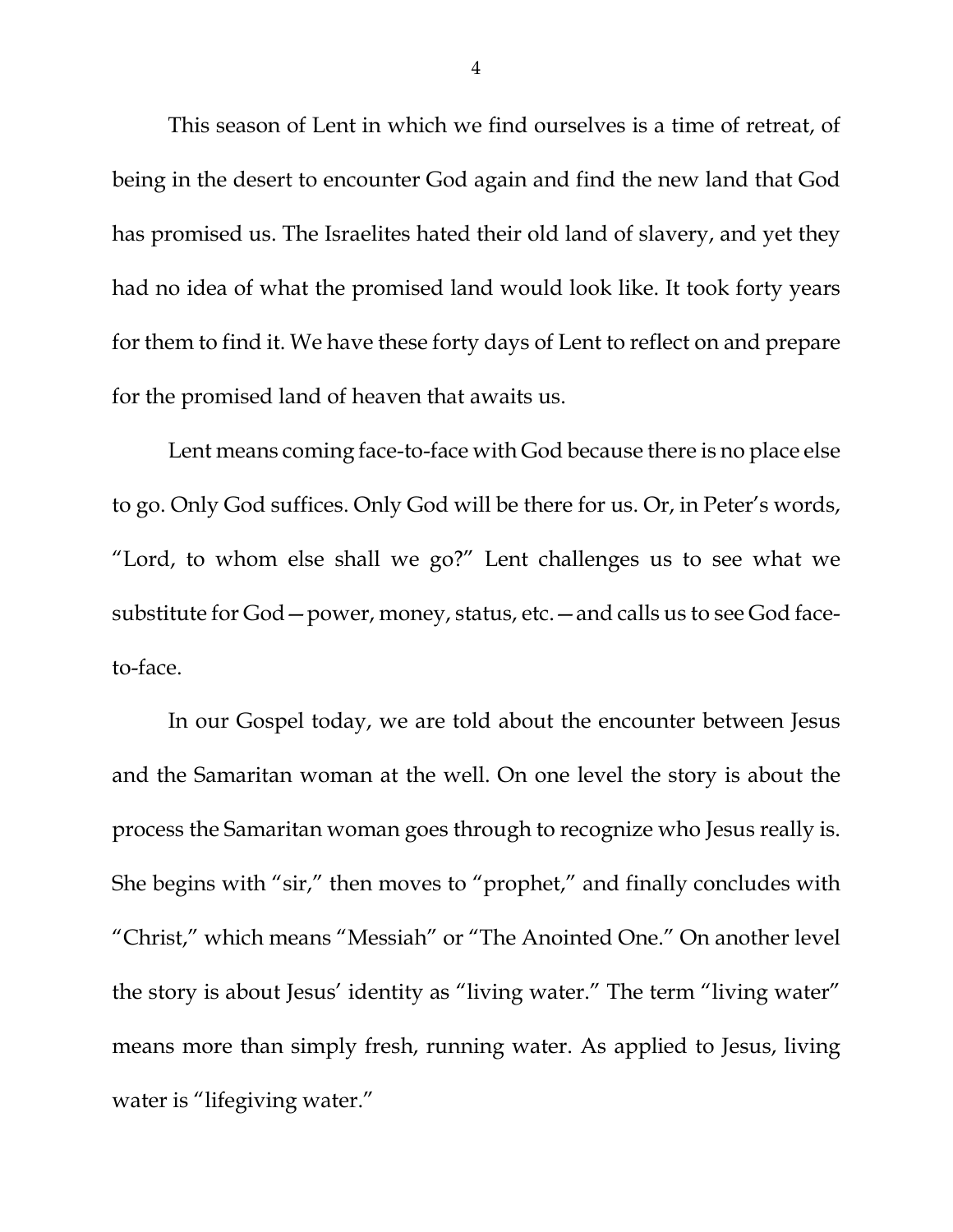The Samaritan woman truly believed that Jesus *had* living water, indeed *was* living water for her parched life. When she proclaimed that message, the Samaritans came to believe in Jesus. As Christians, we are called to proclaim this in our lives so that others may come to believe in Christ as well.

The woman's request of Jesus, "give me some of that water," can be our prayer too. Many are still thirsting for an experience of God that makes them feel truly loved and known, like the Samaritan woman in her encounter with Jesus. It is easy to be seduced by worldly attractions. Just as the woman kept having to go back to the well, some people find the happiness the world promises illusory and short-lived. You don't have to keep coming back for more, Jesus assures us. He offers us himself as the true source of life and joy. Drink of God's Spirit, he says, and you will never be thirsty again.

There is no greater gift that we can receive than the gift that our Lord gives us, the gift of Himself in Holy Communion. For this sacrament nourishes and strengthens us to live as Christ's disciples in the midst of the world today.

My dear brothers and sisters in Christ, the Holy Eucharist is for the spiritual life what food is for our physical lives. Just as food strengthens us

5